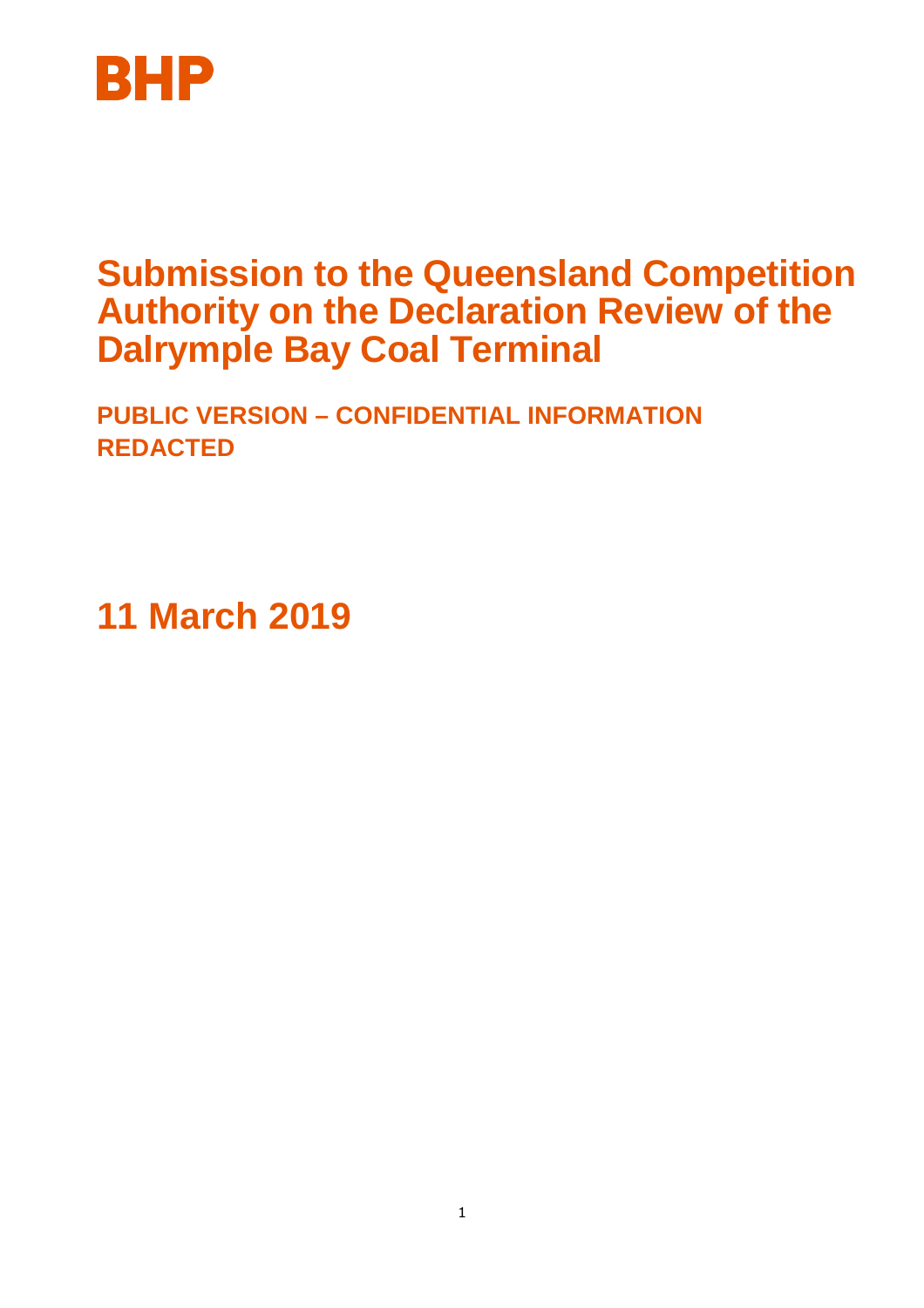

# **PUBLIC VERSION**

CONFIDENTIALITY: Highly confidential and competitively sensitive information has been redacted.

#### 1. **Introduction**

- 1.1 BHP previously provided a submission to the Queensland Competition Authority (**QCA**) on the Declaration Review of the Dalrymple Bay Coal Terminal dated 16 July 2018.
- 1.2 BHP confirms that the matters addressed in the previous submission have not changed, and welcomes the fact that the QCA's findings in its declaration review of the Dalrymple Bay Coal Terminal (**DBCT**) are consistent with that submission. The purpose of this submission is to address some specific matters arising from the draft determination.

#### 2. **Hay Point Coal Terminal**

- 2.1 BHP agrees with the QCA's finding that the services provided by the Hay Point Coal Terminal (**HPCT**) are not substitutes to place HPCT in the market that the DBCT operates.<sup>1</sup>
- 2.2 This is because BHP Mitsubishi Alliance (**BMA**) does not operate the HPCT as a common user facility and does not have any incentive nor intention to do so in the future. As explained in section 2.3 of BHP's previous submission:
	- (a) the HPCT has always been operated by BMA as a dedicated, largely single-user coal loading facility;
	- (b) BMA intends to, and has strong incentives to, continue to operate in this way in order to realise efficiencies in coordinating mining operations, above rail operations (including those operated by BMA Rail) on the Goonyella system, and maximise operational simplicity, flexibility and responsiveness; and
	- (c) even as expanded in 2015, the current capacity of the HPCT is insufficient to load and export all of the coal produced at the BMA and BHP Billiton Mitsui Coal Pty Limited joint venture (**BMC**) mines described in Table 1 of the previous submissions.
- 2.3 In this context, BMA anticipates that it will continue to use all of the available capacity of the HPCT for its own operations, and those of BMC where efficient to do so, and therefore does not anticipate offering services to third parties in the foreseeable future.
- 2.4 Given this, BHP agrees with the QCA's finding that the relevant market is the market for DBCT's coal handling services in the Goonyella system,<sup>2</sup> and that if there were a small, but significant non-transitory change in the DBCT terminal infrastructure charge, DBCT users would not switch from or to the coal handling services at HPCT, nor would HPCT respond in some other way that might defeat that price increase.<sup>3</sup>

### 3. **Use of DBCT not evidence of switching**

3.1 As explained in the previous submission, BMC has contracted capacity at DBCT of . BMC has contracted capacity at DBCT because BMA has always had the intent of using all available capacity at HPCT. Consistently with the QCA's

findings, this is not evidence of "switching" between the coal handling services provided by the DBCT and HPCT. Rather it reflects the fact that HPCT is fully efficiently utilised.

3.2 As noted in our July 2018 submissions, there should be no issue with perceived asymmetry of outcomes: even if it were theoretically feasible for BHP to use the services at DBCT in substitution for the services at HPCT, that is not relevant to the question before the QCA as to whether the services at HPCT are able to be

ł

<sup>1</sup> Draft Determination, p.26.

 $\overline{2}$ Draft Determination, p.35.

<sup>3</sup> Draft Determination, p.23.